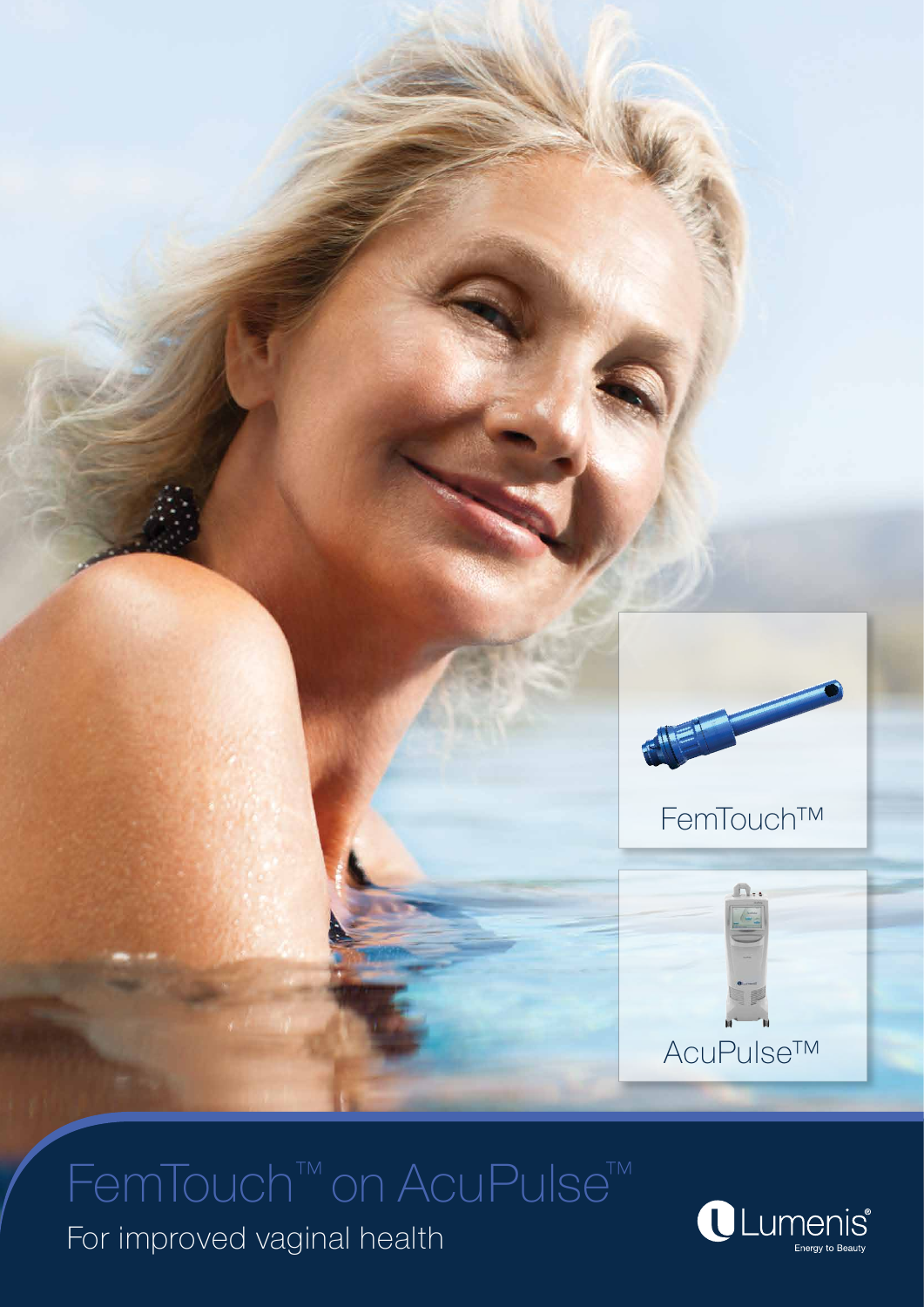# FemTouch, a **new solution**  for treatment of vaginal health related conditions



With age and after childbirth, women start noticing symptoms related to their vaginal health that affect their lifestyle on different levels. Vaginal atrophy or dryness is a common symptom in post menopausal women that is sometimes accompanied by itching or pain regularly and also during sexual intercourse. Stress urinary incontinence is another symptom appearing also in a younger demographic, in some cases already for women 20-45 years old. Women who have undergone childbirth will often notice symptoms of vaginal laxity which can impact their satisfaction with sexual intercourse.

FemTouch addresses vaginal health related conditions by promoting the remodeling of the vaginal mucous epithelium layer. The Fractional  $CO<sub>2</sub>$  laser is applied along the vaginal wall which results in very gentle controlled ablation and coagulation of the vaginal lining.



# A **simple**, **fast** and **comfortable** in-office procedure

FemTouch™ is developed by Lumenis, the inventor of CO<sub>2</sub> technology and combining a heritage in gynecology applications. For over two decades, gynecologists around the world have been using Lumenis' CO<sub>2</sub> products to perform various surgeries such as vaginal, robotic and laparoscopic procedures. FemTouch™ has been developed in collaboration with leading gynecologists in the field.

of postmenopausal women Nearly **50%** suffer from **stress urinary incontinence<sup>1</sup>** and suffer from nearly**80% vaginal atrophy²**

*\*porcine ex-vivo model* 

**Superficial - 7.5 mJ Mid - 10 mJ Deep - 12.5 mJ**





## **Hassle-free**

No anesthesia nor special post-procedure care are required

## **Efficient**

Only 2-4 treatments are needed for optimal outcomes



## **Fast**

The procedure only takes a couple of minutes

### **Brought to you by Lumenis®, a global leader in aesthetic, surgical, and gynecological applications.**

*PRE-TREATMENT Less elastic and pale mucous lining as a result of decreased vascularity* 



*Immediately POST TREATMENT Presence of slight and uniform inflammation with visible vascularity*

**Vaginoscopy of the posterior wall - Courtesy of** *Dr. Massimiliano Marziali*